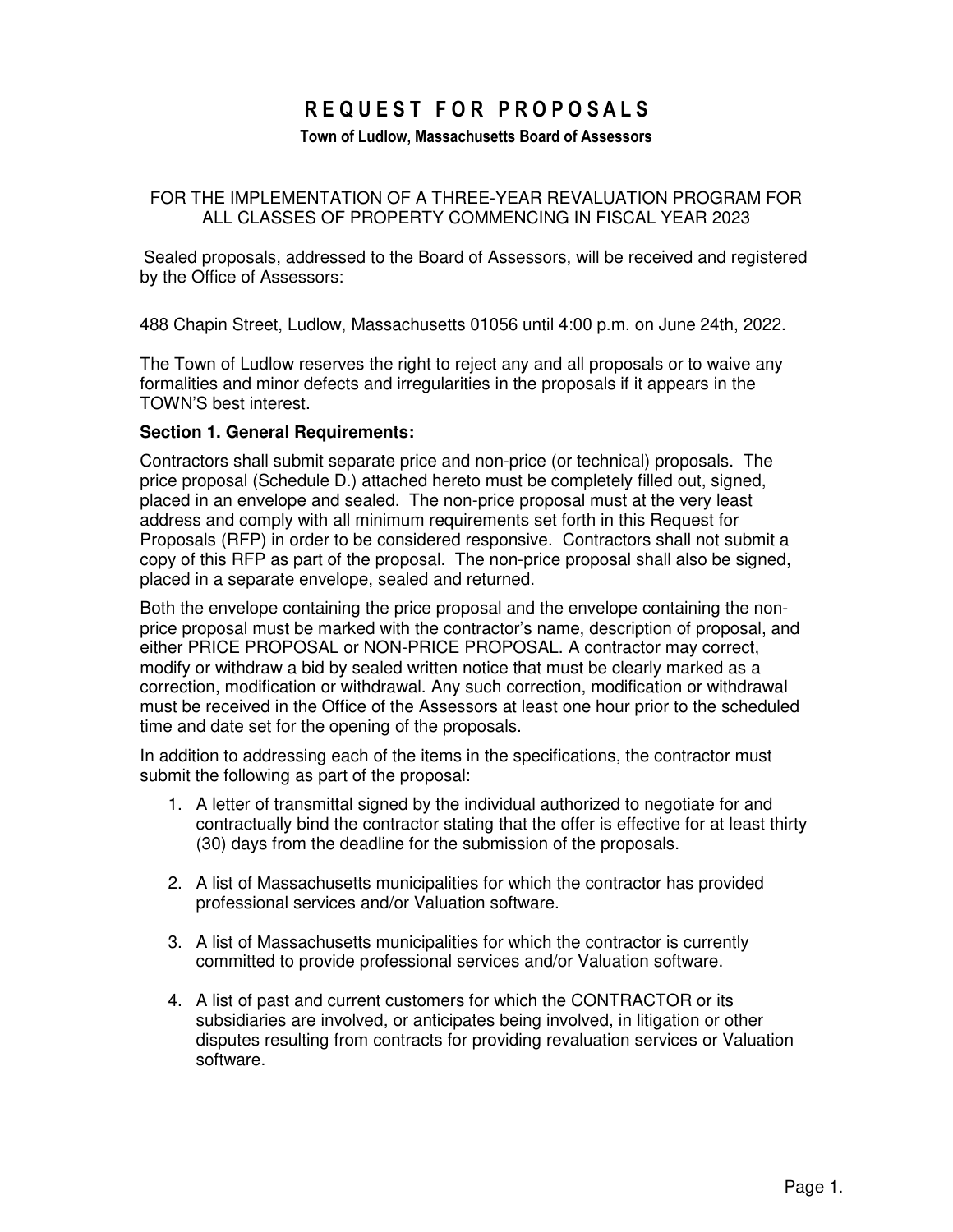## **Section 2. Legal and Contractual Requirements:**

## **1. Proposal Rules**

 This proposal is solicited and will be awarded pursuant to the rules set forth in Chapter 687 of the Massachusetts Acts of 1989, the "Uniform Procurement Act", now Chapter 30B of Massachusetts General Laws. Whenever the requirements of this RFP are inconsistent with or prohibited by Chapter 30B, Chapter 30B shall prevail.

## **2. Reviewing Period**

All proposals meeting the requirements and conditions described herein may be held by the TOWN for a period not to exceed thirty (30) days from the opening of proposals for the purpose of reviewing such proposals and investigating the qualifications of contractors prior to the awarding of the contract.

## **3. Basis of Award**

- A. The contract shall be awarded to the contractor submitting the most advantageous proposal, taking into consideration each proposal's relative merits and relative prices.
- B. The Board of Assessors has been appointed to evaluate the relative merits of the submitted non-price proposals.

## **4. Best Price**

 A. The lowest price for the purposes of this proposal is the lowest Total Cost (to be recorded in the Price Proposal, Schedule D.)

## **5. Compliance with Applicable Laws**

- A. The contract shall be governed by and construed in accordance with the laws of the Commonwealth of Massachusetts.
- B. The contractor must affirm that he will conduct this project in compliance with the General Laws of the Commonwealth of Massachusetts relating to property assessment and administration. Therefore, the contractor must have a complete understanding of these laws. Furthermore, the contractor must be cognizant of the role of the Massachusetts Department of Revenue in administering and enforcing these laws, and must agree to comply with all regulations and directives of the Department of Revenue.
- C. The contractor must comply with all federal, state and municipal laws, ordinances, rules and/or regulations. The contractor and/or his subcontractors, agents, servants and/or employees shall obtain at their sole cost and expense, all required permits, franchises, approvals, licenses and/or certificates necessary for the performance of his obligations pursuant to the Contract.

## **6. Force Majeure**

Neither party shall be liable to the other, or be deemed to be in breach under the agreement for any failure to perform including without limitation, a delay in rendering performance due to causes beyond its reasonable control, such as an order, injunction,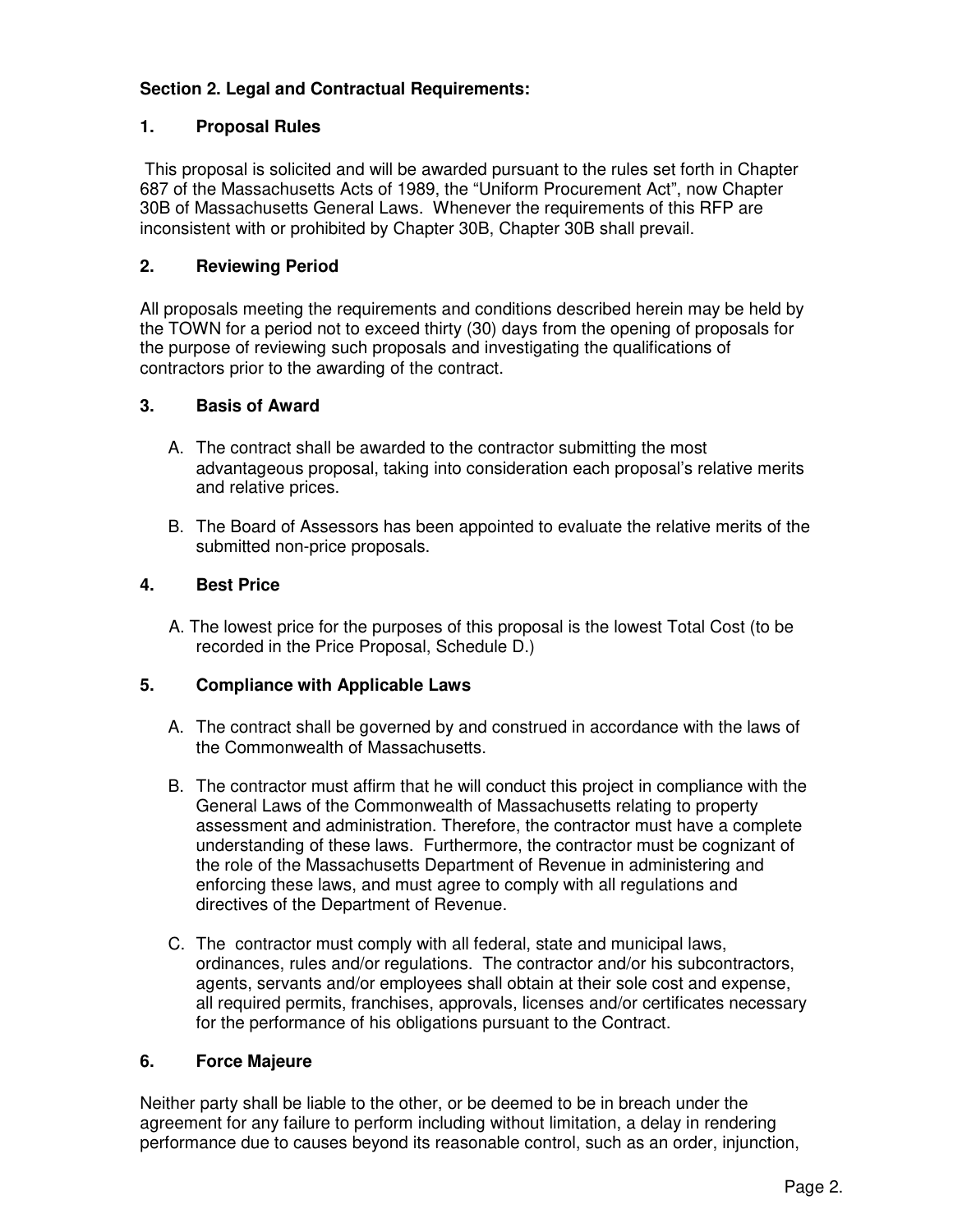judgment or determination of any Court of the United States or of the Commonwealth of Massachusetts, an Act of God, war, civil disobedience, extraordinary weather conditions, labor disputes, or shortages of or labor disputes, or shortages or fluctuation in electric power, heat, light or air conditioning. Performance deadlines will be extended for a period of time equal to the length of such delays, provided that the party whose performance is affected promptly notifies the other party of the existence and nature of such delay. It is agreed, however, that since the performance deadlines of this contract are important to the implementation of the entire revaluation program, continued failure to perform for periods aggregating sixty (60) or more days, even for causes beyond the control of the contractor, shall be deemed to render the performance impossible and the municipality shall thereafter have the right to terminate this agreement in accordance with the provisions of the section entitled "Termination".

## **7. Termination of Contract**

Subject to the provisions of the section entitled "Force Majeure", if the contractor shall fail to fulfill in a timely and satisfactory manner its obligations under the agreement, or if the contractor shall violate any of the covenants, conditions, or stipulations of this Contract, where such failure or violation continues for a period of twenty one (21) business days after contractor's receipt of written notice of such failure or violation, the municipality shall have the right to terminate this contract by giving written notice of termination at least seven days before the effective date of termination.

## **8. Assignment of Contract**

The contractor shall not assign or in any way transfer any interest in this agreement without the prior written consent of the TOWN, provided, however, that claims for money due or to become due to the contractor from the municipality hereunder may be assigned to a bank, trust company, or other financial institution without such consent provided notice of such assignment is furnished promptly to the Assessors, any such assignment shall be expressly made subject to all defenses, set-offs, or counter-claims which would have been available to the TOWN against the contractor in the absence of such assignment.

## **9. Evaluation of Work**

To assure compliance with this Contract, the TOWN shall have the right to enter into the contractor's premises during the normal business hours to inspect, monitor, or otherwise evaluate the work performed or being performed therein.

## **10. Ownership of Information**

- A. All information acquired by the contractor from the TOWN or from others at the expense of the TOWN in the performance of the agreement, shall be and remain the property of the TOWN. All records, data files, computer records, work sheets, deliverable products complete and incomplete, and all other types of information prepared or acquired by the contractor for delivery to the TOWN shall be and remain the property of the TOWN.
- B. The contractor agrees that he will use this information only as required in the performance of this Contract and will not, before or after the completion of this project, otherwise use said information, nor copy, nor reproduce the same in any form except pursuant to the sole written instruction of the TOWN. The contractor further agrees to return said information in whatever form it is maintained by the contractor.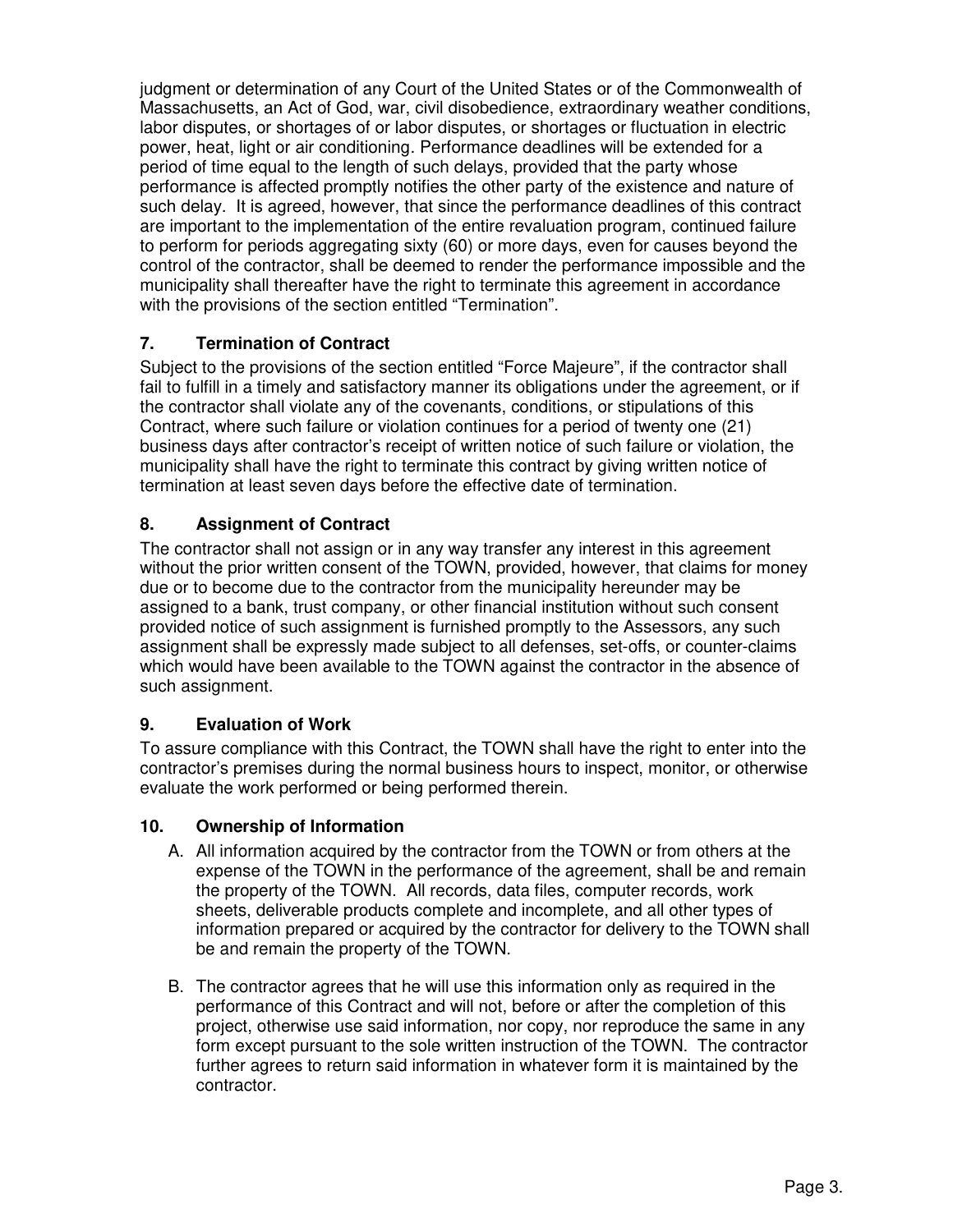## **11. Questions and Interpretations**

Any questions regarding the proposal's documents shall be referred to the Board of Assessors in writing at least five working days prior to the date and time for receipt of proposals. All answers and interpretations and any changes to the documents will be issued in the form of addenda to all proposals of record and the addenda shall become part of the Contract documents. No other form of communication in this regard will be considered legal and binding.

## **12. Examination**

By submitting a proposal, the contractor warrants that he has fully acquainted himself with all conditions and restrictions pertaining to the execution of the project described herein. No claim for any extra or extension of time will be allowed for failure to observe this requirement.

## **13. Ability and Experience**

- A. The awarding authority will not award a contract to any contractor who cannot furnish satisfactory evidence of his ability and experience in this type of work and that he has sufficient plant and capital to enable him to execute and complete the work within the given time period.
- B. The awarding authority may make such investigations it deems necessary to determine the above and the contractor shall furnish the TOWN with any information requested in this regard and shall furnish same under oath if required.

## **14. Certificate of Non-Collusion and Tax Attestation Form**

All contractors must sign the attached forms (Attachments A, B, and C) which incorporates both an attestation clause regarding Massachusetts state tax returns and a certificate of non-collusion.

## **15. Corrections**

Erasures or other changes in the proposal must be explained or noted over the signature of the contractor.

## **16. Conflict of Interest**

- A. The contractor agrees that, to the extent that such law is applicable to the duties it is to perform hereunder, it will comply with the provisions of Chapter 268A of the General Laws concerning conflict of interest. The contractor covenants that it presently has no interest and shall not acquire any interest, direct or indirect, which would conflict in any manner or degree with the performance under the Contract.
- B. No employee of the TOWN and no public official who exercises any function or responsibilities in the review or approval of the undertaking or carrying out of this Contract shall:
	- i. Participate in any decision relating to this Contract which affects his personal interest or the interest of any corporation, partnership or association in which he is directly or indirectly interested; or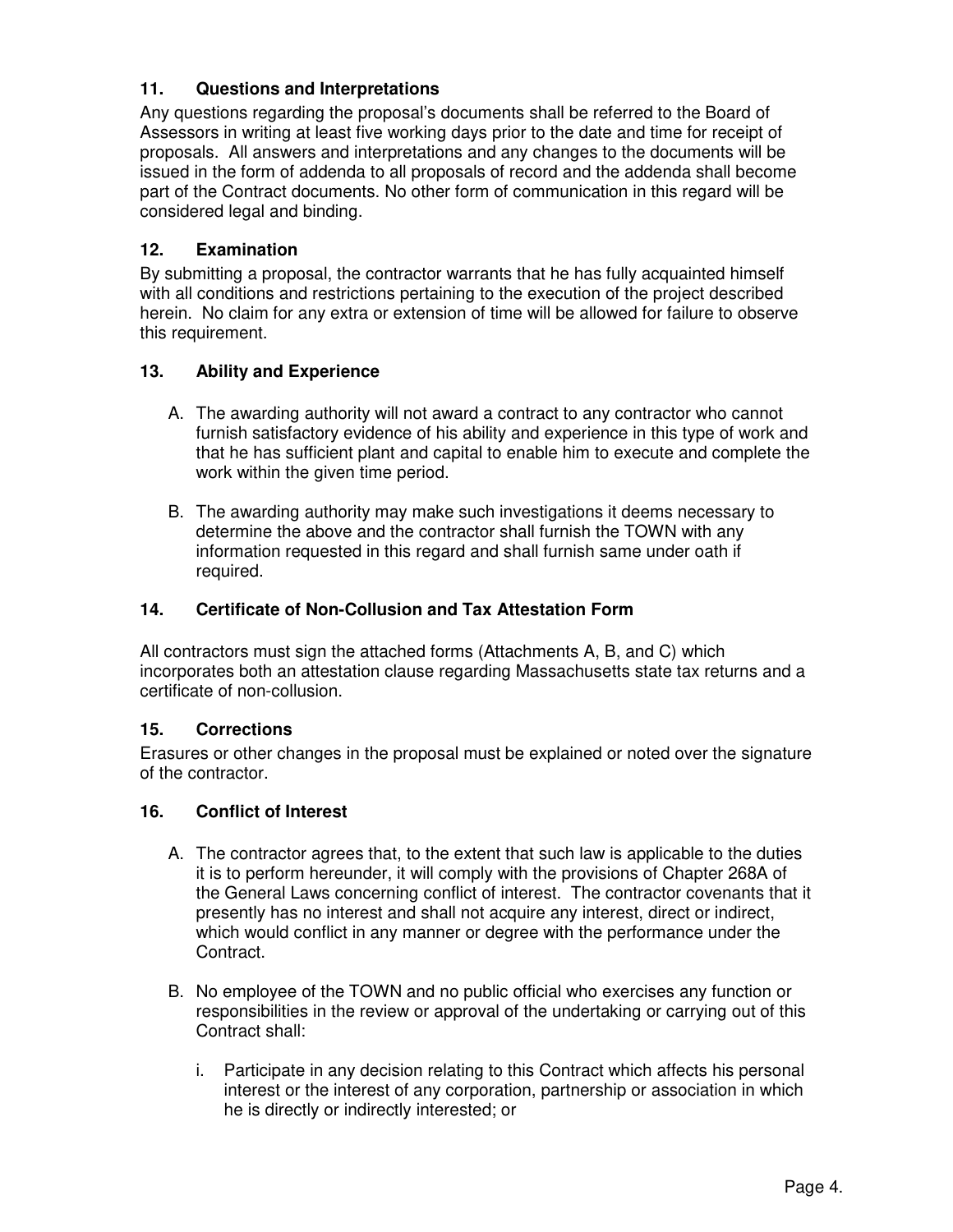- ii. Have any financial interest, direct or indirect in this Contract or the proceeds thereof.
- C. The Contractor shall not Contract with or employ an Assessor or other municipal employee of the TOWN in connection with the Project.

## **18. Liability**

The Contractor agrees to indemnify, save harmless, and defend the TOWN from and against any and all liabilities, claims, penalties, forfeitures, suits, and the costs and expenses incident thereto (including costs of defense, settlement, and reasonable attorney fees) which it may hereunder incur, become responsible for, or pay out as a result of death or bodily injuries to any person, destruction or damage to any property, contamination or adverse effects on the environment, or any violation of governmental laws, regulation or orders caused, in whole or in part, by the Contractor's employees, agents or servants, in the performance of this Contract.

## **19. Insurance Coverage**

## **A. General**

The Contractor shall, before commencing performance of the Contract, be responsible for providing and maintaining insurance coverage in force for the life of the Contract of the kind and in adequate amounts to secure all of the obligations under the Contract and with insurance companies licensed to write insurance in the Commonwealth of Massachusetts. All such insurance carried shall not be less than the kinds and amounts designated herein, and the Contractor agrees that the stipulation herein of the kinds and limits of coverage shall in no way limit the Liability of the Contractor to any such kinds and amounts of insurance coverage. All policies issued shall indemnify and save harmless the TOWN, its agents and employees from any and all claims for damages to persons or property as may arise out of the performance of this Contract.

Failure to provide and continue in force such insurance as aforesaid shall be deemed a material breach of this Contract and may constitute sufficient grounds for immediate termination of the same. All insurance maintained as provided for in the above shall be carried and maintained at the sole expense of the contractor.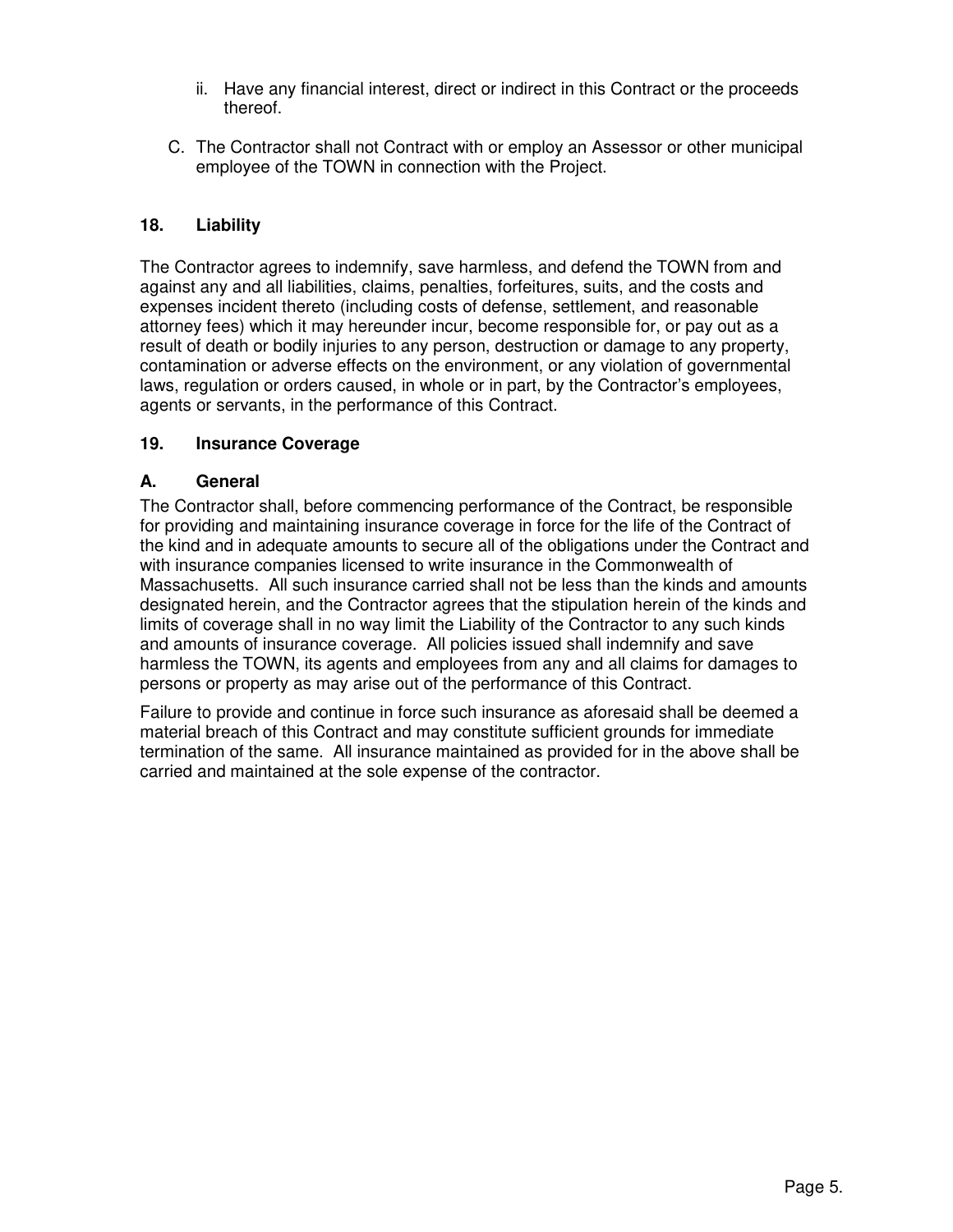## **B. Contractor's Comprehensive General Public Liability and Property Damage Liability Insurance**

The contractor shall carry Comprehensive General Liability Insurance providing for a limit of not less than five hundred thousand dollars (\$500,000.00) for all damages arising out of bodily injury to or death of one person and subject to that limit for each person, a total limit of not less than one million dollars (\$1,000,000.00) for all damages arising out of bodily injury or death of two or more persons in any one accident; and Contractor's Comprehensive Property Damage Liability Insurance providing for a limit of not less than five hundred thousand dollars (\$500,000.00) for all damages arising out of injury to or destruction of property in any one accident, and subject to that limit per accident, a total (or aggregate) limit of not less than one million dollars (\$1,000,000.00) for all damages arising out of injury to or destruction of property during the policy period.

## **C. Comprehensive Automotive Liability and Property Damage Insurance**

The contractor shall carry Comprehensive Automobile Liability Insurance covering all owned vehicles, hired vehicles or non-owned vehicles under the control of the contractor while performing work under this Contract in the amount of not less than five hundred thousand dollars (\$500,000.00) for all damages arising out of bodily injuries to or death of one person and subject to that limit for each person, a total of not less than one million dollars (\$1,000,000.00) for all damages arising out of bodily injuries to or death of two or more persons in any one accident; and Property Damage coverage in the amount of not less than five hundred thousand dollars (\$500,000.00) for all damages arising out of injury to or destruction of property.

## **D. Certificates of Insurance**

A certificate shall be filed by the contractor with the TOWN showing compliance with the Workman's Compensation laws, before commencing any work.

## **FAILURE TO COMPLY WITH THE ABOVE CONDITIONS AND REQUIREMENTS OR ANY ATTACHED SPECIFICATIONS OR ANY OTHER MINIMUM QUALIFICATIONS WILL BE JUSTIFICATION TO REJECT ANY PROPOSAL AS INCOMPLETE.**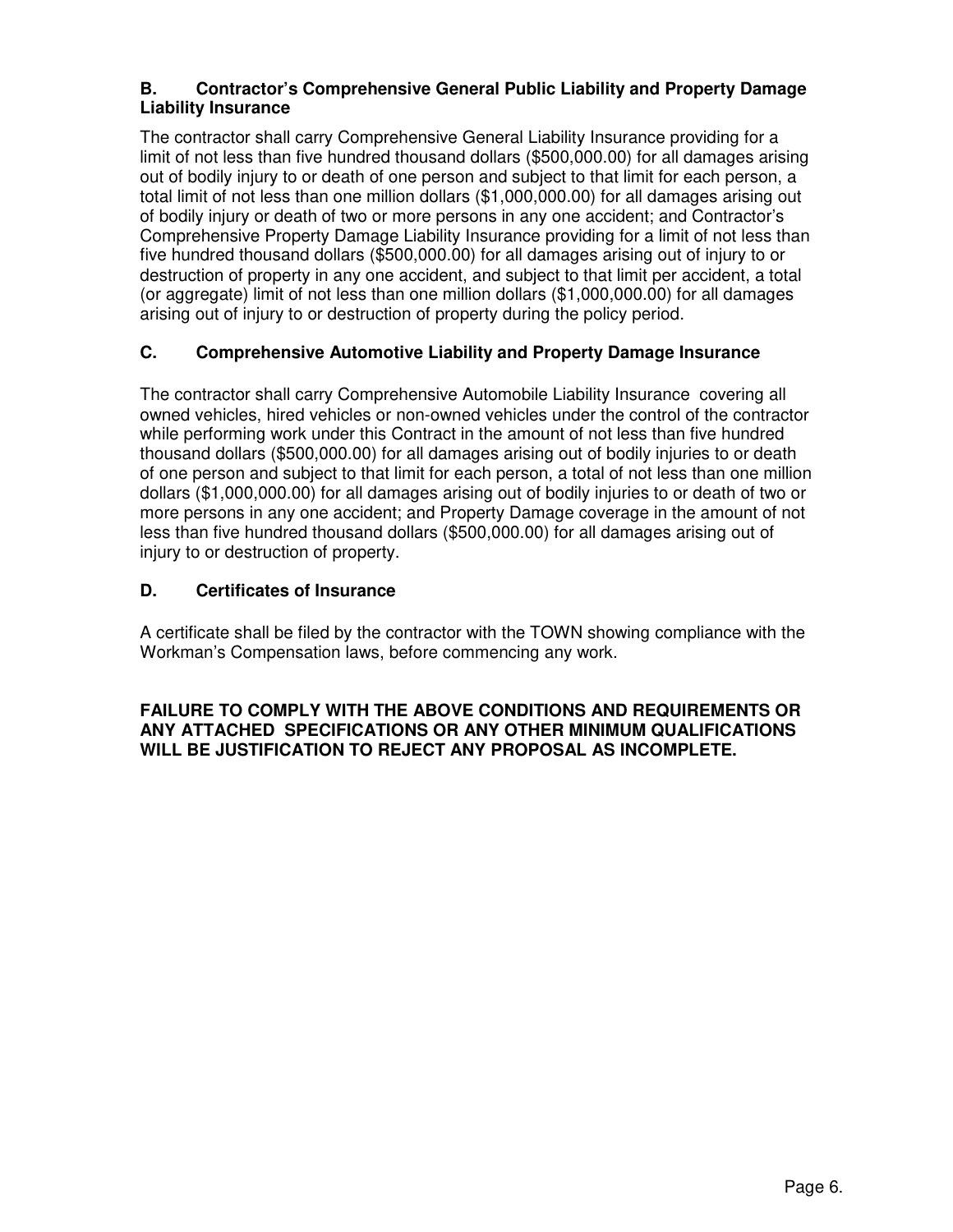## **Section 3. Evaluation Criteria**

### **A. Minimum Evaluation Criteria**

The following are the minimum qualifications for participating contractors:

1. As of January 1, 2022 the Contractor shall have successfully completed a minimum of (5) revaluation or valuation update projects within the Commonwealth of Massachusetts over the last five (5) years.

2. The Contractor shall have expertise in Computer Assisted Mass Appraisal.

3. The project director must have a minimum of (5) five years experience in valuation of property in Massachusetts and previous experience as a project director with the contractor.

4. Computer-generated values for all parcels must be provided using the Towns In-House Assessment System, pkAssessment, licensed to the Town by Paul S. Kapinos & Associates, Inc.

5. The proposed Project Work Plan must meet the minimum standards for acceptance by the Commissioner of Revenue.

## **B. Comparative Evaluation Criteria**

1. A contractor shall be deemed acceptable in this criterion if he satisfies all the applicable Minimum Evaluation Criteria set forth in Section 3.1

2. A contractor shall be deemed advantageous in this criterion if he successfully meets all of the following requirements and be deemed highly advantageous if he exceeds the following requirements.

(a) Completed a minimum of (10) ten revaluation or valuation update programs in the Commonwealth of Massachusetts during the prior (5) five years.

(b) Has extensive experience in the valuation of CIM Properties.

(c) The Project Supervisor has (10) ten years' experience in valuation of property in Massachusetts and previous experience with the contractor; and has extensive experience in the Valuation of Commercial and Industrial Properties.

In order to fairly evaluate the above criterion, the contractors must submit sufficient documentation and references to substantiate any information provided in conjunction with the above requirements.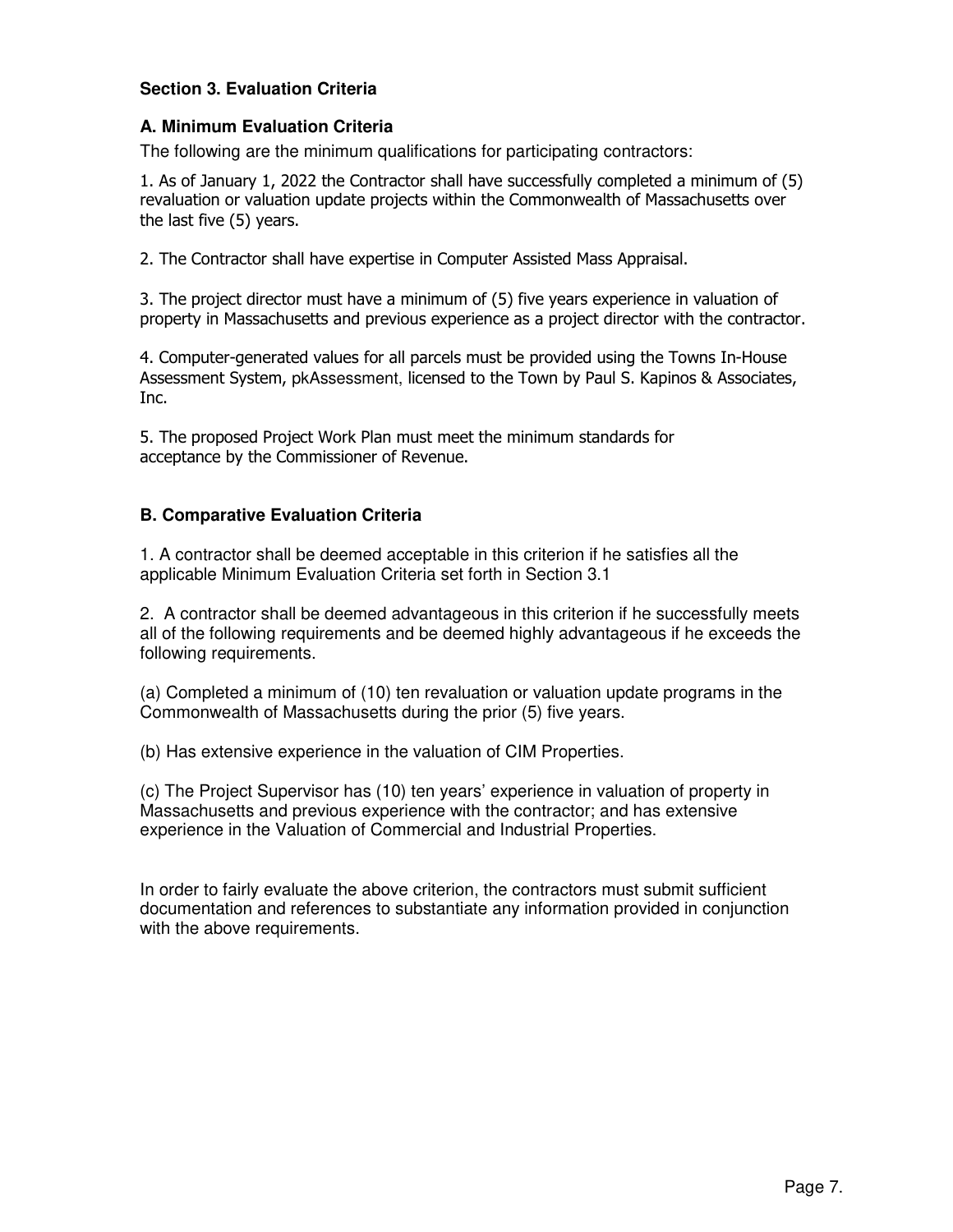## **Section 4. Scope of Project and Overview:**

#### **1. Profile of Ludlow:**

The Board of Assessors seeks to implement three-year plan that will accomplish the following goal:

- Complete the mandated FY2023 5-Year Dor Re-Certification.
- Continue their annual valuation updates for Fiscal 2024 and 2025.
- Conduct a three-year Cyclical Re-inspection Program of 55% all Improved Real Property.

Parcel Count, See FY2022 LA4 attached hereto as ATTACHMENT D.

For the purposes of this RFP all 4 to 8 unit, apartments, mixed-use, commercial, and industrial properties, shall be referred to as CIM.

## **2. Scope of Services:**

Refer to **Schedule A. Statement of Services** attached hereto.

A. The work of THE CONTRACTOR shall reflect a complete knowledge of the certification requirements of the Massachusetts Commissioner of Revenue, of Massachusetts law, whether of statutory or judicial origin, and of Massachusetts regulations, relating to property tax assessment administration, but in no event shall THE CONTRACTOR be required to perform services or provide products not currently necessary or contemplated by this Agreement or relevant regulations.

## **3. Responsibilities of the TOWN:**

A. The TOWN shall provide "parcel identification data" for each parcel which shall consist of owner's name and mailing address, property address, subdivision deed references, property classification, lot dimensions, and land area in acres or square feet, sales history, building permits data, and all appraisal data, current to the most recent tax billing date.

B. The TOWN shall provide the zoning classification for each parcel, current and correct as of the most recent tax year. The TOWN shall provide one set of zoning maps and a copy of zoning ordinances covering all parcels, correct and current as of the most recent tax year.

C. The TOWN shall provide two (2) sets of "tax maps", covering all parcels, correct and current as of the most recent tax year. THE CONTRACTOR may rely upon the accuracy of the maps and is not responsible for any errors in the maps or any errors resulting from the use of the maps. Each map shall be drawn to scale and shall be identified by map and parcel numbers.

D. The TOWN shall continuously and currently update the legal information referred to in this section to January 1, of each year.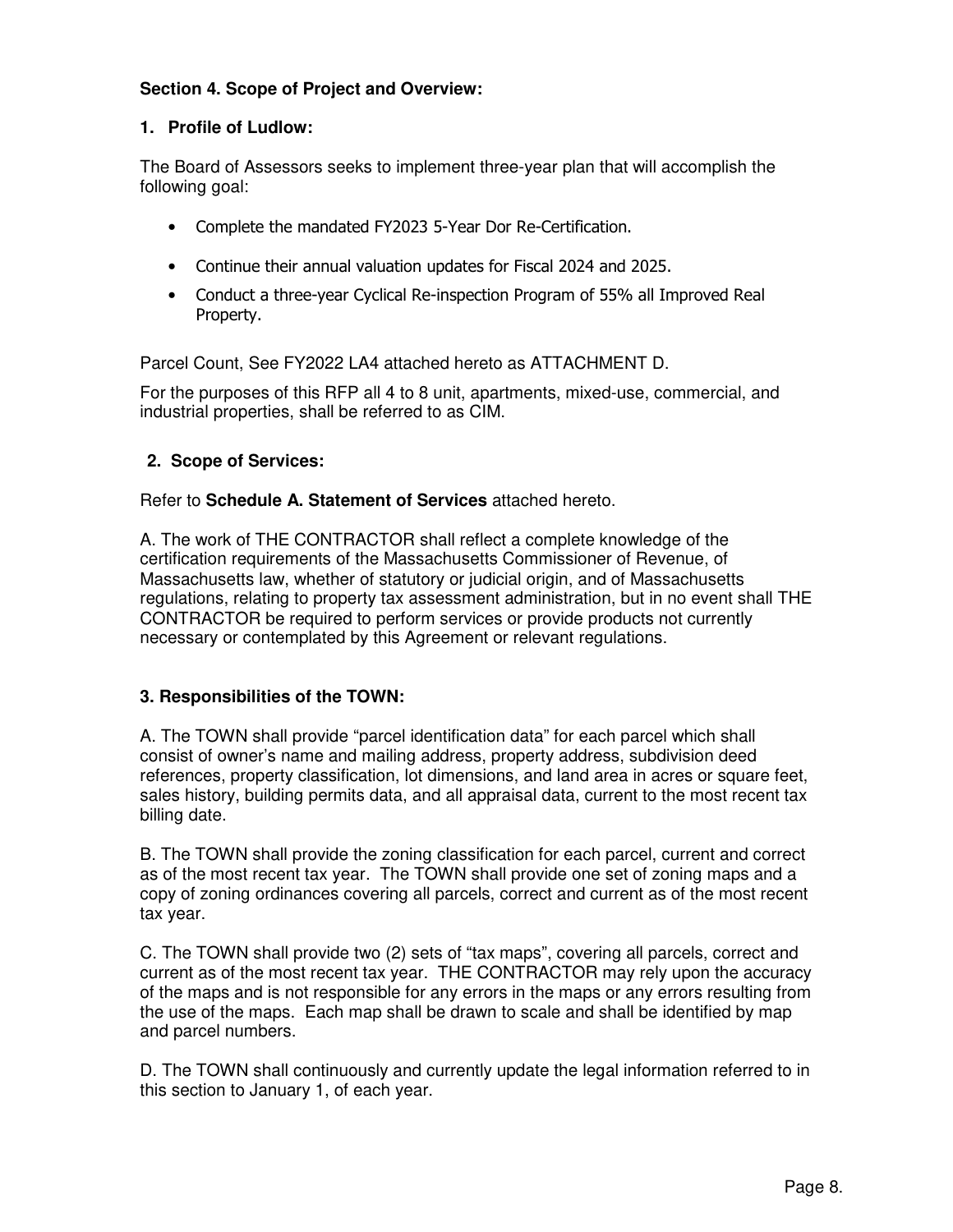F. The TOWN shall provide THE CONTRACTOR with the necessary office space and local telephone service for the duration of the project.

G. The TOWN will be responsible for the mailing, including postage, of verification Questionnaires and Call Back notices.

H. The TOWN is responsible for Public Relations including, but not limited to, periodic press releases and scheduling of appointments.

I. The TOWN is responsible for performing daily, weekly, and monthly system "back-ups" of the System.

J. The TOWN is responsible for all data entry of all legal file data and Residential Building Permits

## **4. Deliverable Products**

In addition to the services performed pursuant to this RFP, THE CONTRACTOR agrees to deliver, in a timely fashion, each product listed in **Schedule B**. attached hereto.

## **5. Term Of Agreement**

The parties' obligations under this Agreement shall commence and continue according to the PROJECT TIMETABLE attached hereto as **Schedule C.**

## **6. Compensation**

In consideration of the services to be performed and the products to be delivered, THE CONTRACTOR shall be paid according to the terms and procedures described in the PAYMENT SCHEDULE below, the sum listed in the Project Cost Itemization to be submitted separately as the PRICE PROPOSAL

This price includes all costs of the services and products specifically defined by this Agreement including professional and technical staff services, THE CONTRACTOR'S indirect and overhead costs, travel and subsistence for staff, incidental project costs, local transportation expense, other out-of-pocket expenses that are incurred on the job, and the services and facilities of THE CONTRACTOR'S sub-contractors, if any, but in no event does this price limit the TOWN'S options to request additional services from THE CONTRACTOR in consideration of a price to be agreed to between the parties hereto. In no event shall THE CONTRACTOR provide services not defined in this Agreement without the prior written approval of the Ludlow Board of Assessors.

## **7. Payment Schedule**

A. Payments shall be made to THE CONTRACTOR monthly, based on the portion of work completed and delivered to the Assessors during the preceding month. No payments will be made until the work is approved by the Assessors. The Assessors will review each monthly invoice and either approve it for payment as follows or return it to THE CONTRACTOR with a written statement of reasons for its rejection.

B. THE CONTRACTOR shall present the TOWN with a monthly written invoice within a reasonable time following the month billed. Upon the Assessors' determination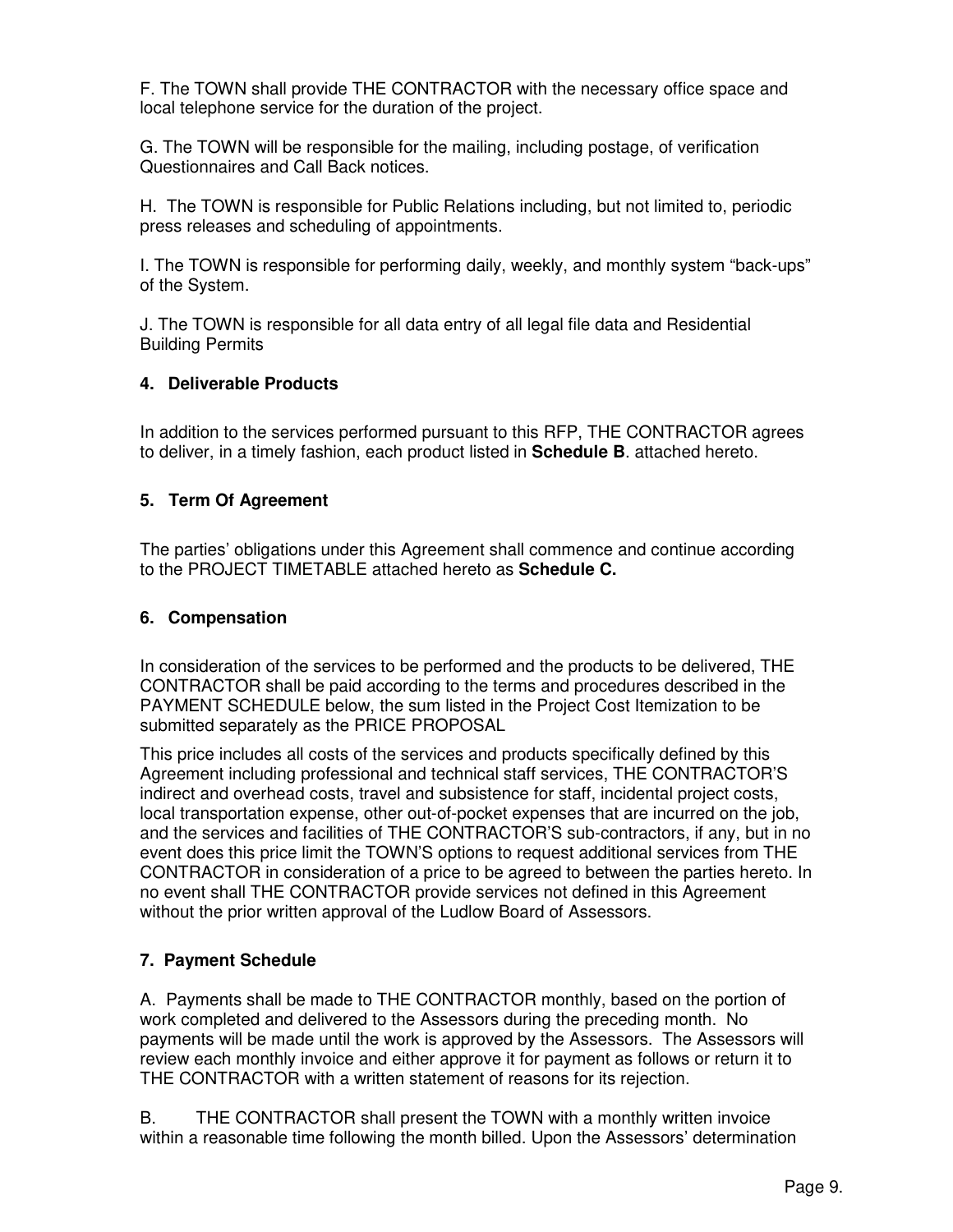that the work performed for the preceding month has been satisfactorily completed according to the work-plan and time schedules, a percentage payment representing ninety percent (90%) of amount billed for that month, shall be paid to THE CONTRACTOR. The total amount paid on this monthly basis shall not exceed ninety percent (90%) of the total amount of the Agreement.

C. Payment is due within thirty (30) days after the date of receipt of each bill for services rendered in accordance with this Agreement. Failure of the TOWN to make payments when due shall constitute breach of a provision of this Agreement. Failure of the TOWN to cure said breach within fourteen (14) days of receipt of written notice from THE CONTRACTOR of said breach shall entitle THE CONTRACTOR, in addition to its other rights and remedies, to suspend further performance under this Agreement without liability.

D. The remaining ten percent (10%), and any OVERAGE will be paid to THE CONTRACTOR within thirty (30) calendar days following the satisfactory completion of all terms of the Agreement for each year.

## **8. Parcel Count (Overage)**

This RFP is based on a parcel count not to exceed those listed in Town of Ludlow Fiscal 2022 LA-4 Report included herein as Attachment D.

 The TOWN shall pay THE CONTRACTOR for each parcel in excess of such parcel count in accordance with the following per parcel cost schedule. Such additional payment shall be added to the final payment described herein. Include with Schedule D for your proposal.

## **9. Data Processing Facilities**

THE CONTRACTOR is responsible for procuring the necessary and appropriate data processing facilities for any off-site work required in the performance of this Agreement. However, THE CONTRACTOR shall have access to the TOWN'S Appraisal System during the Term of this Agreement both on-site (direct) and from off-site locations via the TOWN'S high speed internet connection.

#### **10. Personnel**

THE CONTRACTOR agrees that at all times the number and qualifications of the personnel to be employed in this project will comply with 830 Code of Massachusetts Regulations 58.04, Section 3 regarding the minimum staffing requirements.

All personnel, including sub-contractors, shall be approved by the TOWN prior to performing any services under this Agreement.

#### **11. Defense of Values**

It is expressly agreed and understood that "Defense of Values" is not included in the fixed fee of this Proposal. Include per diem defense of values price on Schedule D.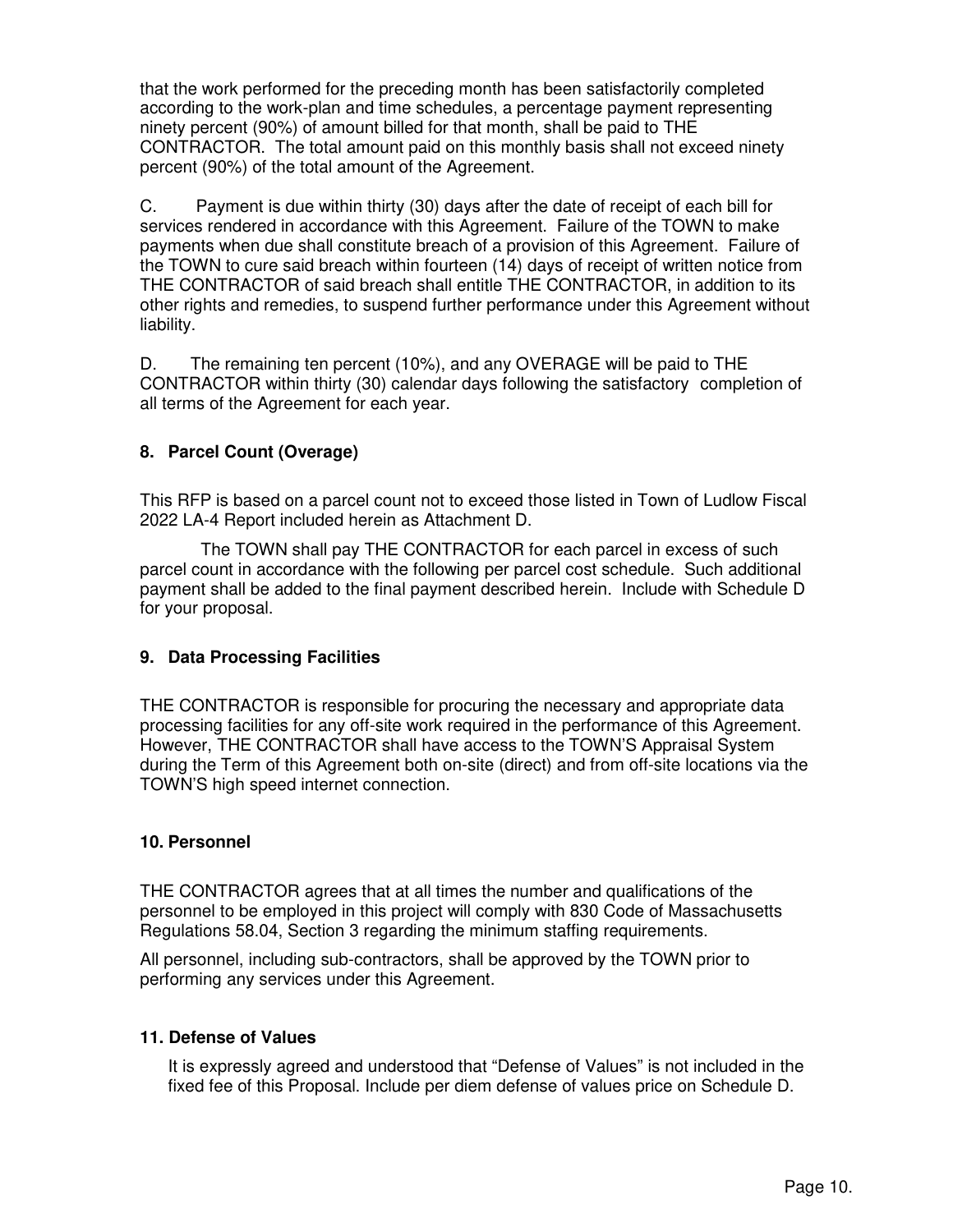### **Schedule A: Statement of Services**

#### **1. Re-Certification: Fiscal 2023**

### **A.) Residential:**

1.) Sales Analysis and Valuation Modeling:

 Perform a comprehensive analysis of sales including ratio studies by all key variables. These analyses shall include land sales and residual analyses. Build models and Tables on the *pkAssessment System to generate Market Values within the* Guidelines required by the Massachusetts Department of Revenue. Valuation Modeling includes Cost Table Building and local cost verification.

2.) Certification and Documentation:

 Produce all Department of Revenue spreadsheets and data-base reports required for preliminary certification including but not limited the Community Certification Report (CCR).

## **B.) CIM and Exempt:**

1.) Measure and List as required all parcels with building permits and zoning changes in accordance with the Town's existing methodology including "call backs" and splits on all appropriate parcels.

2.) Code all parcels for data entry on the Town's *pkAssessment System in accordance* with established guidelines to include the Cost and Income Approaches where applicable.

#### 3.) Analysis and Modeling:

Perform a comprehensive analysis of sales, offerings and income and expense data. These analyses shall include land sales, land residual, and income residual analyses. Economic Rent, Capitalization Rates, and Market Derived Depreciation Schedules shall be produced. A Discounted Cash Flow Analysis shall be performed on all properties with high vacancy. A field review of all sales, offerings, and properties where income data was obtained shall be performed prior to any analysis. The results of these analyses shall be submitted to the TOWN bound and indexed with conclusions and recommendations as to the existing land pricing and, market adjustments, Economic Rents, Capitalization Rates, and Vacancy and Expense ratios.

4.) Certification and Documentation:

 Produce all Department of Revenue spreadsheets and data-base reports required for preliminary certification including but not limited the Community Certification Report (CCR).

5.) Abatement Review:

Review selected CIM Abatement Applications and make recommendations to the Board of Assessors.

## **C.) Business Personal Property**

Re-collect all data and re-value in accordance with DOR guidelines all new business personal property accounts.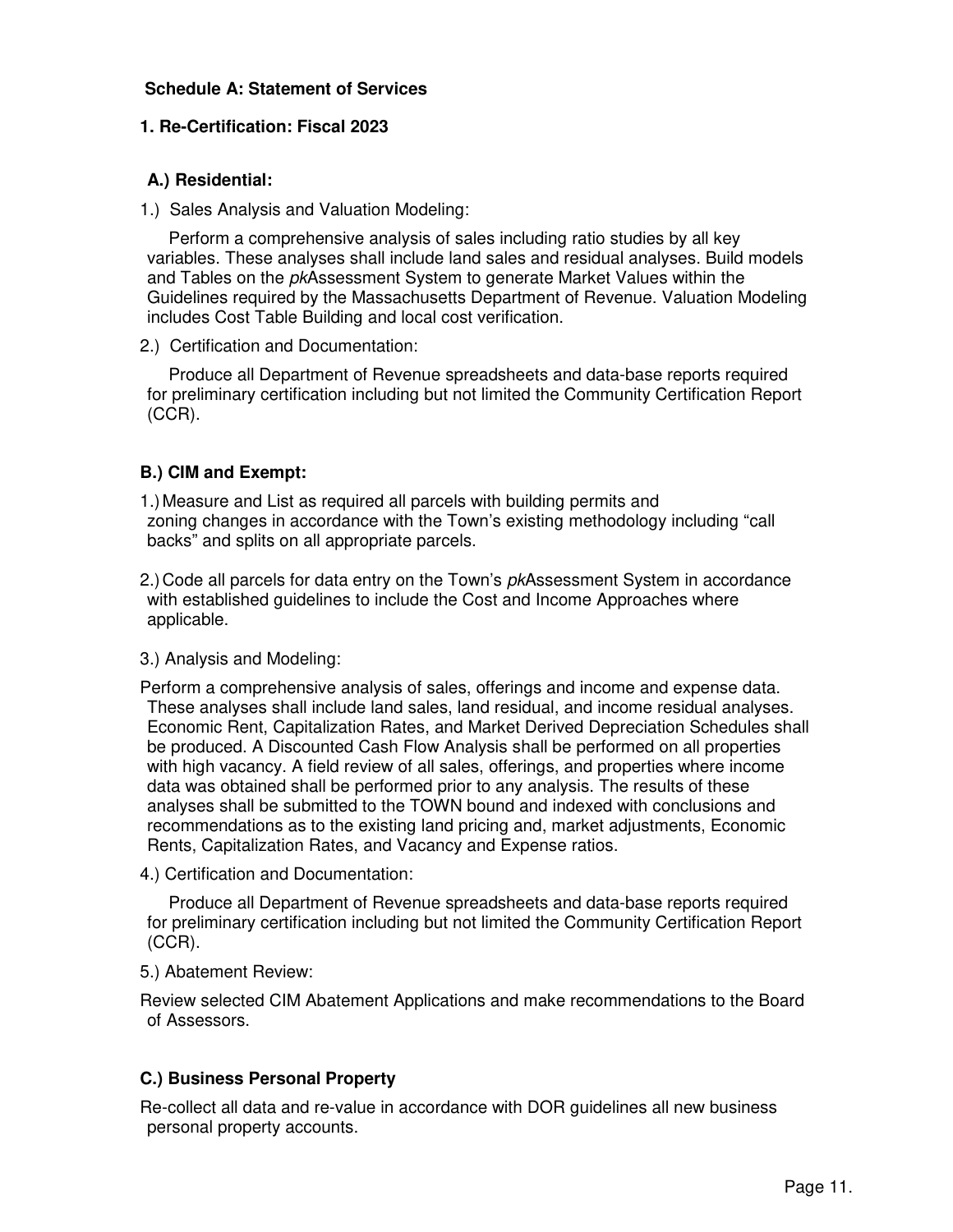"50:50" Valuations shall be produced for all use code 504 accounts.

## **2. Valuation Maintenance and Interim Updates**: **Fiscal 2024, and 2025**

## **A.) Residential:**

1.) Analyze all qualified sales to determine assessment levels. Stratify sales and produce ratio analyses by class, neighborhood, quarter, price quartile, style, net living area, land size, etc. Produce a narrative summary of findings and recommendations to the Board of Assessors. Adjust valuation models on the Town's pkAssessment System to reflect current market conditions after review and approval by the Town as required.

2.) Update Market Approach Spreadsheets for all Residential Condominiums. This shall include updating all sales within each complex.

#### **B.) Commercial, Industrial, Mixed Use, Multi-Family, and Exempt:**

1.) Measure and List as required all parcels with building permits and zoning changes in accordance with the Town's existing methodology including "call backs" and splits on all appropriate parcels.

2.) Code all parcels for data entry on the Town's *pkAssessment System in accordance* with established guidelines to include the Cost and Income Approaches where applicable.

3.) Analyze all qualified sales and offerings to verify existing assessment levels use and location. Produce a narrative summary of findings and recommendations to the Board of Assessors. Adjust valuation models on the Town's pkAssessment System to reflect current market conditions after review and approval by the Town as required.

4.) Review all CIM Abatement Applications and make recommendations to the Board of Assessors

## **C.) Business Personal Property**

Re-collect all data and re-value in accordance with DOR guidelines all new business personal property accounts.

"50:50" Valuations shall be produced for all use code 504 accounts

#### **3. New Growth Calculation and Gateway Forms (each year).**

Tabulate and load into Gateway Dor Forms La3, La4, La13, and La15.

#### **4. Cyclical Re-inspection Program: 55% of all Improved Real Property over three years**

1.) Condominiums and Timeshares:

#### Data Collection

Measure and List all units in accordance with the Town's existing methodology including "call backs" on all appropriate parcels. The CONTRACTOR shall be responsible for all data entry and quality control of Appraisal Data into the proposed valuation software. The order in which data is collected shall, to the greatest extent practicable, capture new construction information first.

Sales Analysis and Valuation Modeling: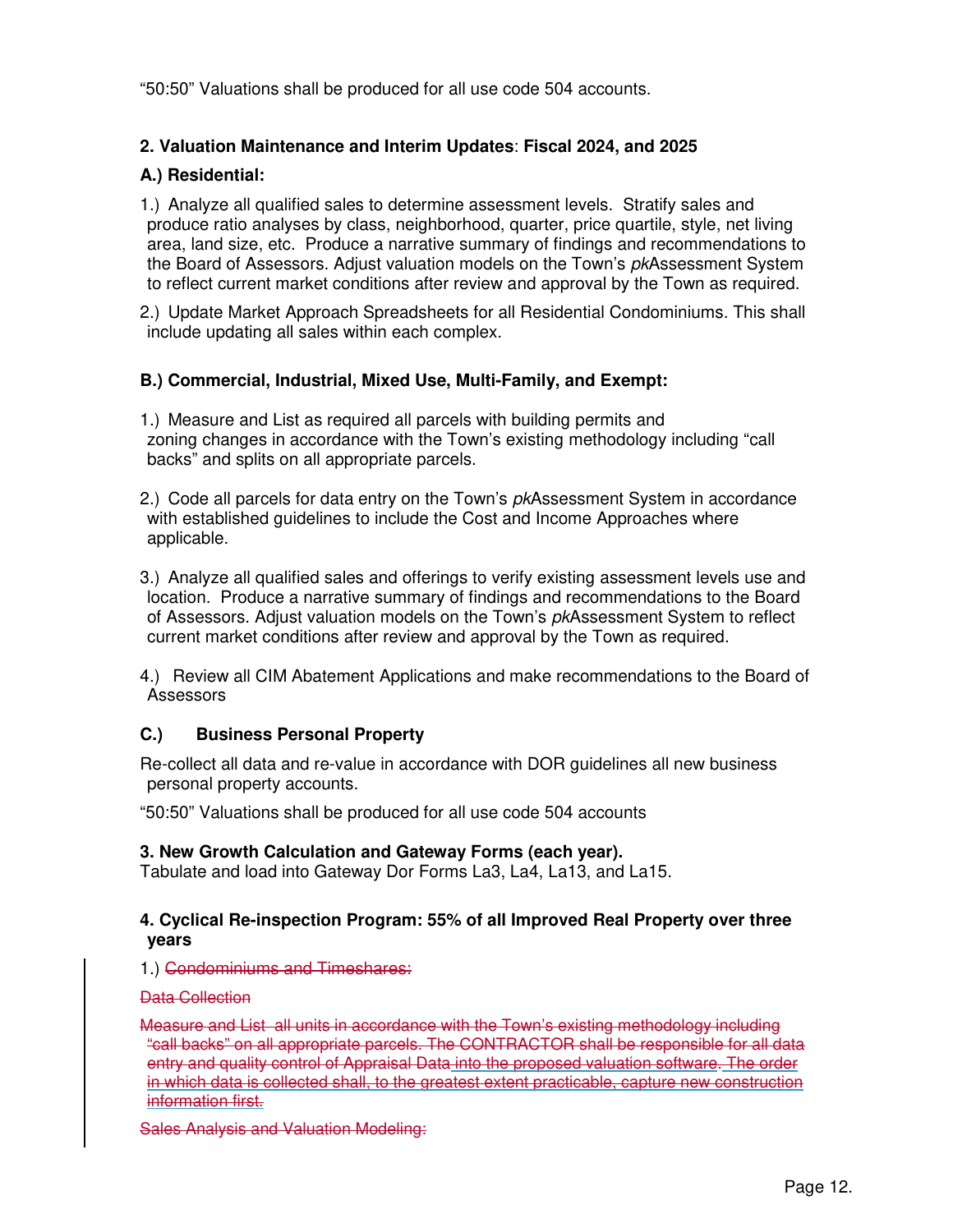Perform a comprehensive analysis of sales including ratio studies by all key variables. These analyses shall include land sales and residual analyses. The results of these analyses shall be Mmodels and Ttables on the System proposed valuation software to generate Market Values within the Guidelines required by the Massachusetts Department of Revenue.

Review and re-value, as required, all condominiums. This shall include an analysis of all sales and offerings, and constructing a detailed Mmarket Bbased Vvaluation Mmodel.

Field Review:

A complete review of properties and each condominium complex shall be performed prior to finalizing the values.

Certification and Documentation:

Produce all Department of Revenue spreadsheets and data-base reports required for preliminary certification. Including but not limited to those required by the DOR Form LA9- 12. Be present as required for all meetings with the Bureau of Local Assessment Certification Representative.

CIM and Special Use Exempt:

Data Collection:

Measure and List ~1,300 Improved Real Propertyincluding Building Permits for Fiscal 1998 and Fiscal 1999al 1998 Parcels each year Building Permits in accordance with the Town's existing methodology and Valuation System including "call backs" on all appropriate parcels.. All permits properties must have an updated digital 35mm photograph of each major structure

2.) Quality Control:

Review the results of the data entry and pricing to insure accurate and consistent application of the Town's Valuation Systems and Models

2.) Valuation Analysis and Modeling:

Perform a comprehensive analysis of sales, offerings and income and expense data. These analyses shall include land sales, land residual, and income residual analyses. Economic Rents, Capitalization Rates, and Market Derived Depreciation Schedules shall be produced. A Discounted Cash Flow Analysis shall be performed on all properties with high vacancy. A field review of all sales, offerings and properties where income data was obtained shall be performed prior to any analysis. The results of these analyses shall be submitted to the TOWN bound and indexed with conclusions and recommendations as to the existing land pricing and market adjustments, Economic Rents, Capitalization Rates, and Vacancy and Expense ratios.

A specialized valuation model which values Lodging Facilities and Resort properties shall be utilized. This model will include the Income and Market Sales Comparison approaches to value. The model will allow for seasonal variation in occupancy, and distinctions between B&Bs, Inns, Motels, Cottage Colonies, and Resorts. The Market DataSales Comparison Approach will require regional research and development of market derived Gross Rent Multipliers, capitalization rates, and per unit values.

The Market Data Sales Comparison Approach will also be performed on the 5 major Mill Ccomplexes along with bound narrative Appraisal Reports.

Review:

Perform a valuation review of all re-collected Parcels to verify consistency of the application of the valuation models and the square foot and unit values by class of property.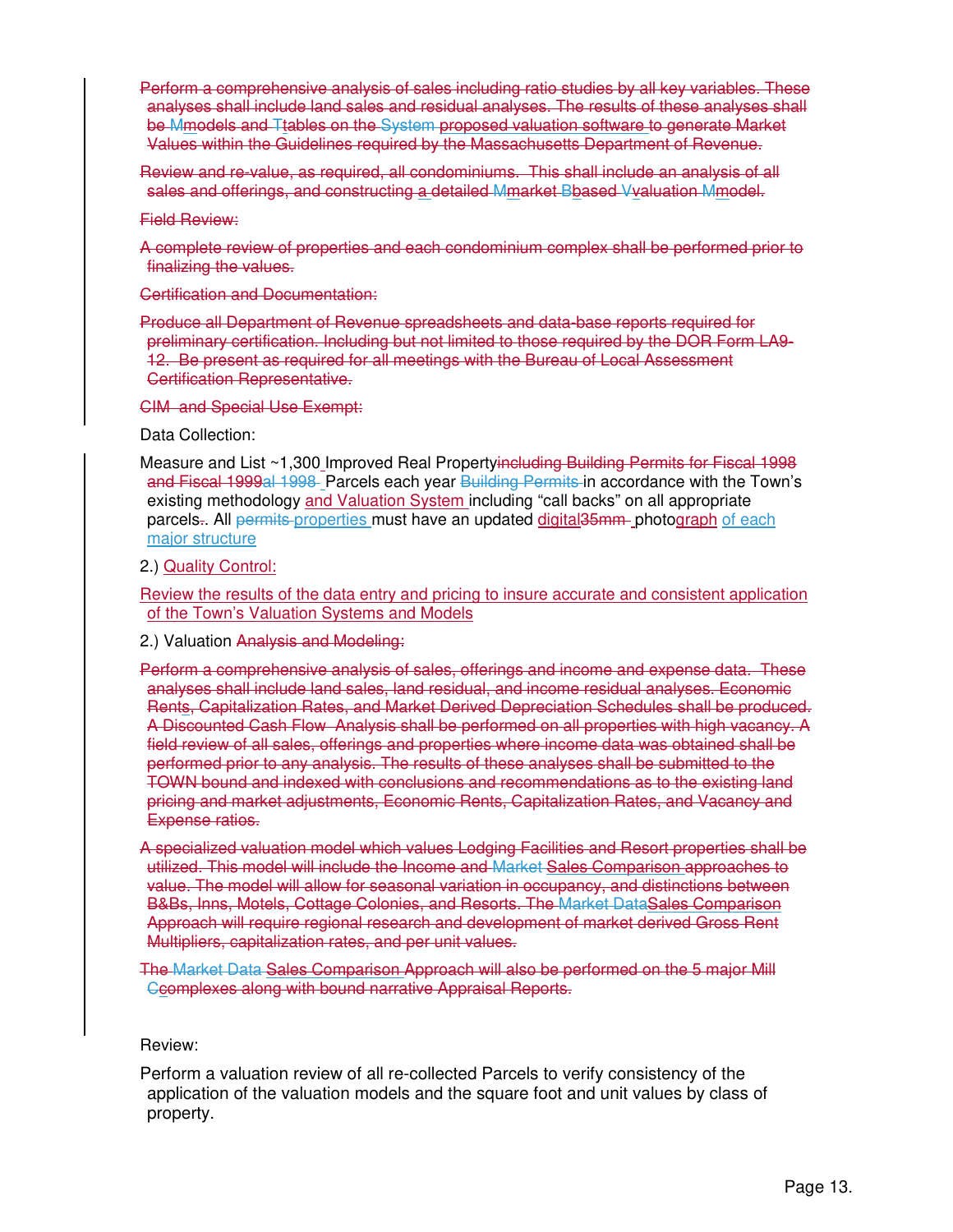3.) Data Entry: Update all appropriate parcels records with changes resulting from the inspection.

### **Schedule B: Deliverable Products**

In addition to the products and services listed on Schedule A, the CONTRACTOR shall deliver the following:

 All documents, reports, records, data or other material, in whatever form, manual or mechanized, obtained or produced during the performance of this project shall be the sole property of the TOWN and shall be delivered during an appropriated phase of or at the conclusion of the project, as required by the Assessors.

#### **Schedule C: Project Workplan:**

| I. TIMETABLE         |                                   |                |
|----------------------|-----------------------------------|----------------|
|                      | <b>FROM</b>                       | <b>THROUGH</b> |
| <b>FISCAL 2023</b>   |                                   |                |
| FISCAL 2024          |                                   |                |
| <b>FISCAL 2025</b>   |                                   |                |
| II PROJECT STAFFING: |                                   |                |
| NAME                 | TITLE OR PROJECT RESPONSIBILITIES |                |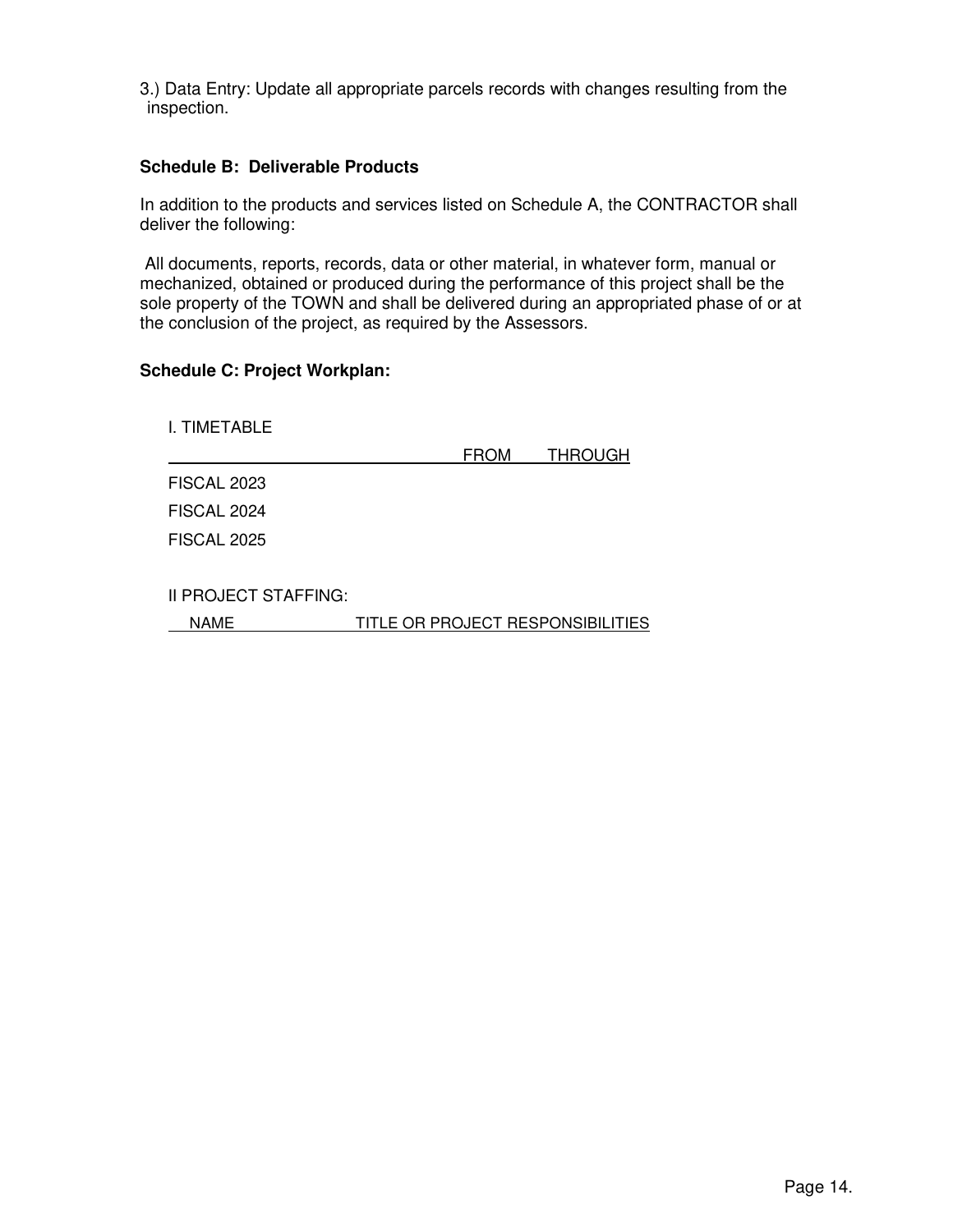# **Schedule D. Price Proposal: Town of Ludlow Fiscal 2023 through 2025**

Instructions: Each blank must be filled in and the completed section must be signed, identified as the Price Proposal, placed in a **separate envelope**, and sealed.

Project Cost Itemization

| <b>Fiscal Year</b>                                        | <b>Price</b> |
|-----------------------------------------------------------|--------------|
| Fiscal 2023 Recertification                               |              |
| Fiscal 2024 Valuation Maintenance and Interim Year Update |              |
| Fiscal 2025 Valuation Maintenance and Interim Year Update |              |
| Fiscal 2023 Cyclical Re-inspection Program                |              |
| Fiscal 2024 Cyclical Re-inspection Program                |              |
| Fiscal 2025 Cyclical Re-inspection Program                |              |
| <b>Total Price</b>                                        |              |

Overage:

List Cost Per Parcel Excess by Class:

Per Diem Rates for Defense of Values:

The undersigned hereby agree to furnish the TOWN in conformity with this proposal, any or all of the above articles at the price listed above.

Company: Company: Company: Company: Company: Company:  $\alpha$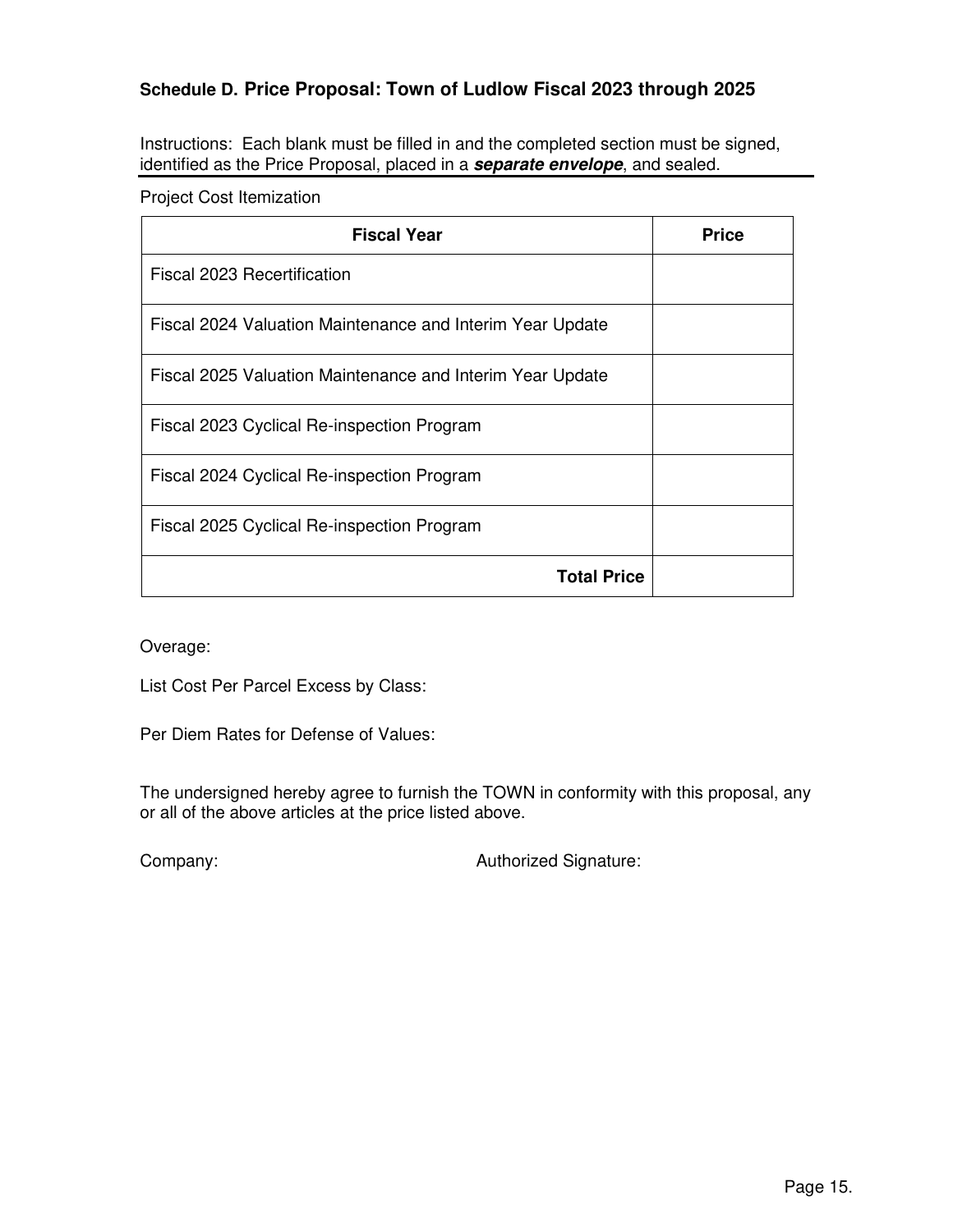#### **ATTACHMENT A CERTIFICATE OF STATE TAX COMPLIANCE**

Pursuant to Massachusetts General Laws, Chapter 62C, Section 49A,

|                                                           | ΩT | , whose principal place          |
|-----------------------------------------------------------|----|----------------------------------|
| of business is located at                                 |    | do hereby certify that the       |
| above-mentioned                                           |    | has filed all required state tax |
| returns, and has paid all state taxes required under law. |    |                                  |
|                                                           |    |                                  |

Signed under the penalties of perjury on this \_\_\_\_ day of \_\_\_\_\_\_\_\_ 199.

| Name of Contractor |  |
|--------------------|--|
|--------------------|--|

By:

Title: \_\_\_\_\_\_\_\_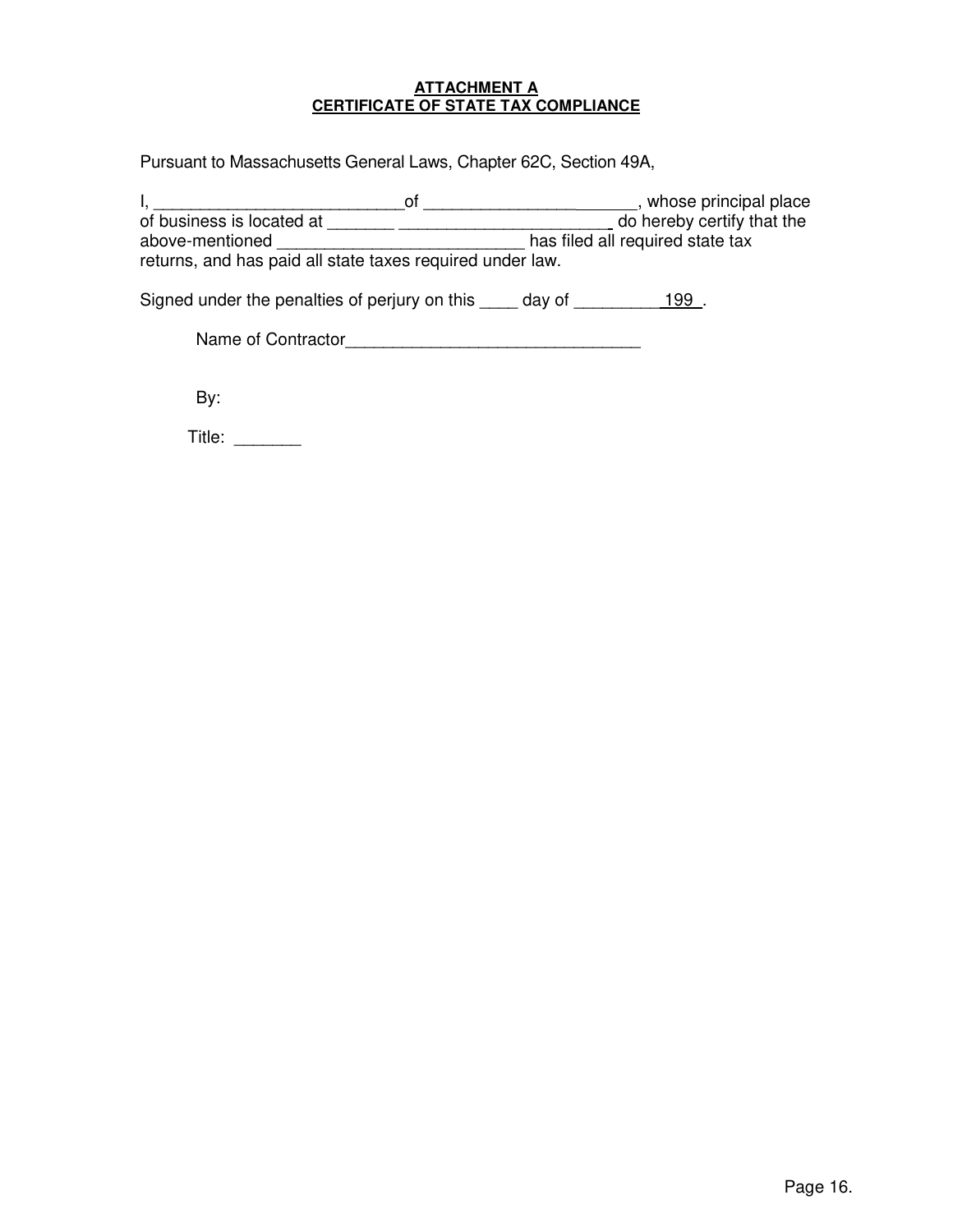### **ATTACHMENT B**

#### **STATEMENT OF NON-COLLUSION**

 I, \_\_\_\_\_\_\_\_ , of \_\_\_\_\_\_\_\_\_\_\_\_\_\_\_\_ , whose principal place of business is located at \_\_\_\_\_\_\_\_\_\_\_\_\_\_\_\_\_\_\_\_\_\_\_\_\_\_\_\_\_\_\_\_ do hereby certify that:

1. The proposed bid price has been arrived at independently, without collusion, consultation or communication as to any other contractor or with any competitor.

2. The said bid price was not disclosed by the Contractor and was not knowingly discussed prior to the submission, directly or indirectly, to any other contractor or to any competitor.

3. No attempt was made by the Contractor to induce any other person, partnership or corporation to submit or not to submit a proposal for the purpose of restricting competition.

4. This bid is in all respects bona fide, fair and made without collusion or fraud with any other person. As used in this section the word "person" shall mean any natural person, joint venture, partnership, corporation, or other business or legal entity.

Signed under the penalties of perjury on this \_\_\_\_ day of \_\_\_\_\_\_, 199.

Name of Contractor\_\_\_\_\_\_\_\_\_\_\_\_\_\_\_\_\_\_\_\_\_\_\_\_\_\_\_\_\_\_\_

By:

Title: \_\_\_\_\_\_\_\_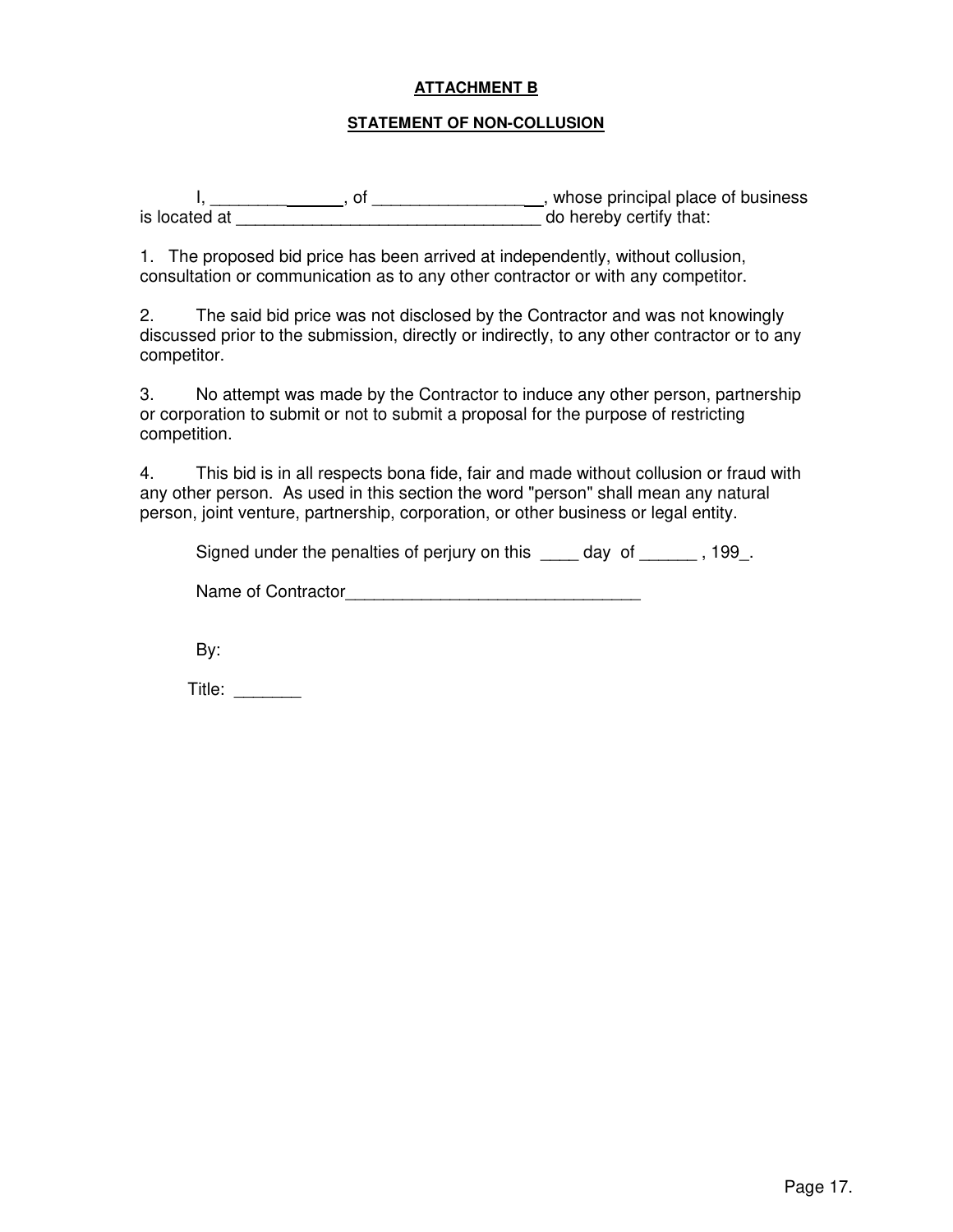# **ATTACHMENT C**

## **CERTIFICATE OF AUTHORITY**

(Corporations Only)

 $\frac{1}{2}$ , 19

At a meeting of the Directors of \_\_\_\_\_\_\_\_\_\_\_\_\_\_\_\_\_\_\_\_\_\_\_ duly called and held at \_on the day of \_\_\_\_\_\_\_\_\_\_, 19\_\_, at which a quorum was present and acting, it was VOTED that \_\_\_\_\_\_\_\_\_\_\_\_\_\_\_\_\_\_\_\_\_\_\_\_\_\_\_\_\_\_this corporation is hereby authorized and empowered to make, enter into, sign, seal and deliver on behalf of this corporation a contract for with the of Massachusetts.

 I do hereby certify that the above is a true and correct copy of this record, that said vote has not been amended or repealed and is in full force and in effect as of this date, and that is the duly elected of this corporation.

(Clerk) (Secretary) of

Corporation

Attest: (Affix Corporate Seal Here)

the